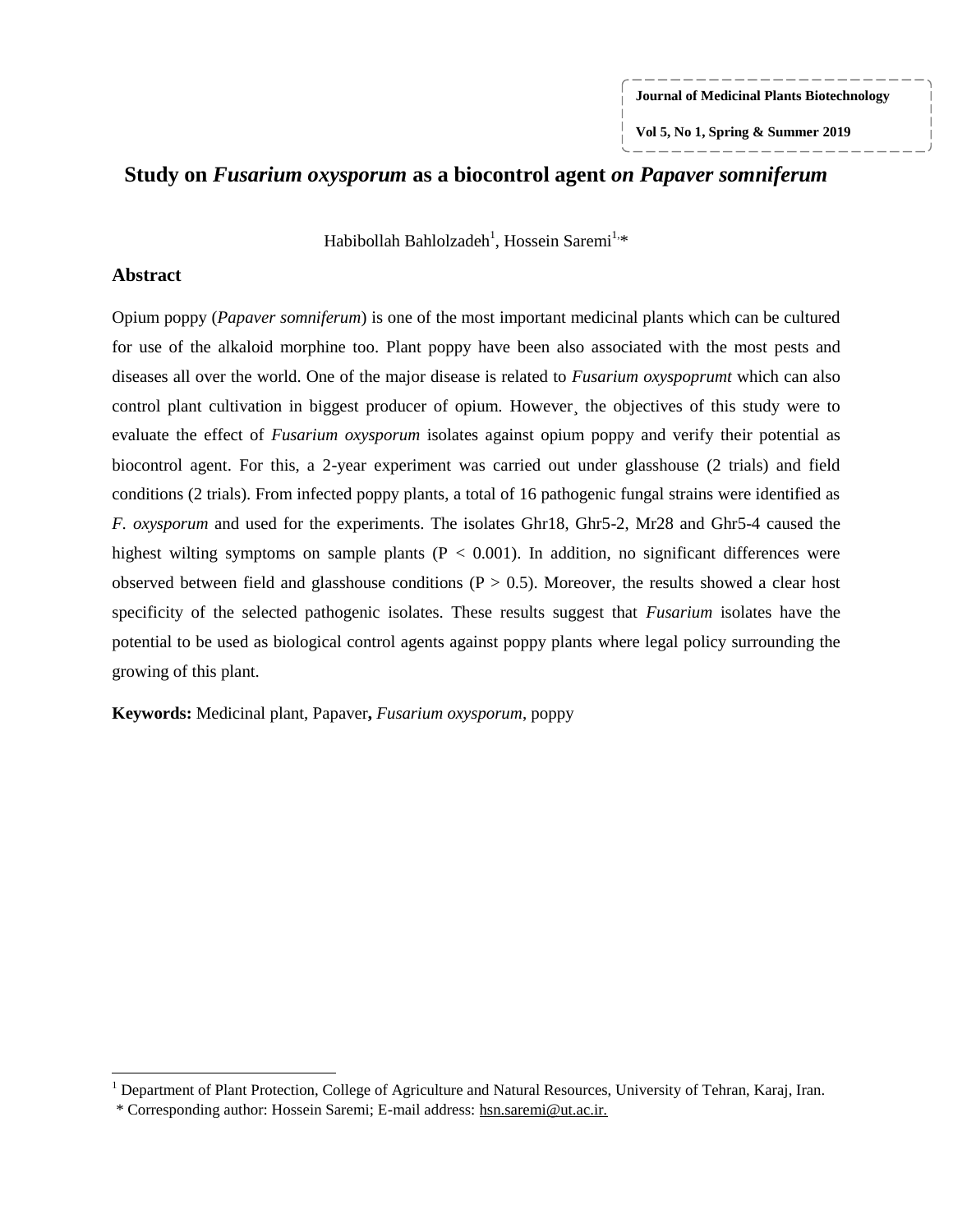### **Introduction**

Opium poppy (*Papaver somniferum*) is one of the most important medicinal plants which are the widely used in medicine all over the world (Blamey et all. 2003, Bailey, et all. 2010).. It is grown as an agricultural crop on a large scale, for one of three primary purposes. Firstly to produce seeds that are eaten by humans, known usually as [poppy seed](https://en.wikipedia.org/wiki/Poppy_seed) (Krist, et. All. 2005). The second is to produce [opium](https://en.wikipedia.org/wiki/Opium) for use mainly by the pharmaceutical industry and the third is to produce alkaloids, that are processed as the drugs. A comparatively small amount of *Papaver somniferum* is also produced commercially for ornamental purposes. Some species of the poppies are ornamental plants and the seeds of other species can be used in the food industry. t is increasingly a [mistakenness](https://en.wikipedia.org/wiki/Misnomer) to call *Papaver somniferum* the opium poppy and continue to be produced, that do not yield a significant quantity of opium (Gaevskii, 1999. Schulz, et. al, 2004). The variety known as Sujata produces no [latex](https://en.wikipedia.org/wiki/Latex) at all and breadseed poppy is more accurate as a common name today because all varieties of *Papaver somniferum* produce edible seeds. This differentiation has strong implications for legal policy surrounding the growing of this plant. (Gaevskii, A.V. 1999).

Despite many distinct political and governance tensions related to the attempts to control opium (*Papaver somniferum)* cultivation in the world, the production of opium poppy has increased in the last couple of years.

Afghanistan remains the biggest producer of opium, with an estimated area of 224,000 hectares under cultivation in 2014, a 7% increase from the previous year (UNODC, 2014). Not only Afghanistan suffers ravages of terror and insecurity as results of drug production, countries around its borders face security concerns with regards to drug trafficking issues. A sizable proportion of opium in Afghanistan is trafficked and cultivated illegally in Iran, as Iran shares 1,923 km-long Eastern border with this country, and consequently sent on to consumer markets in Europe. Although Iran efforts to combat drug trafficking has been praised by United Nations and Interpol, as the country typically accounting for 74% of the world's opium seizures and 25% of the world's heroin and morphine seizures [\(Paoli](http://bjc.oxfordjournals.org/content/53/2/179.full#ref-49)  [et al., 2009;](http://bjc.oxfordjournals.org/content/53/2/179.full#ref-49) UNODC, 2014), the Afghanistan opium cultivation remains a major challenge for Iran. One of the major consequences, is the illegal poppy field cultivations and small-scale heroin productions in rugged hillsides of western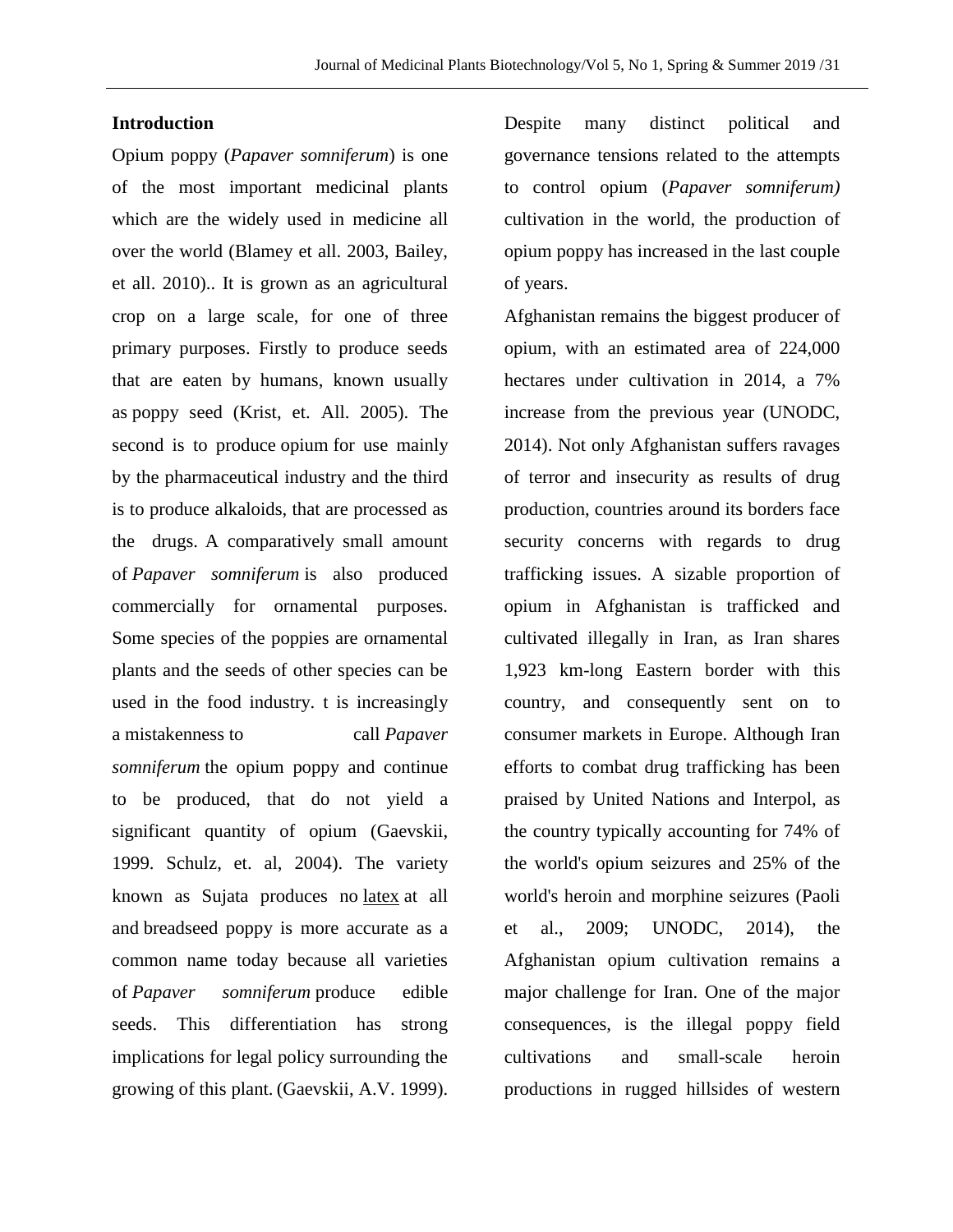boarders of Iran which are influenced by the cultivation patterns in Afghanistan.

 Biocontrol procedures emphasize hostspecificity testing to select highly specific candidate agents to reduce the risks associated to non-target species (Bajpai et.al; 1999. Lutwick and Lutwick, 2009). Around the globe, most of the biocontrol programs schemes have mainly attacked plant pathogens, the main threat on crops; however, very limited studies have used plant pathogens as bioherbicides to control narcotics supply in the Middle East. Researchers tried to use of the biological control agents against poppy plants where legal policy surrounding the growing of this plant. (Askitopoulou, et. al, 2002; Yadav, et.al, 2006).

*Fusarium* species are one of the largest genera of fungi that cause various diseases such as crown rot, head blight, and scab on crops (Saremi and Saremi, 2013). Many studies have demonstrated the potential of non-pathogenic *F. oxysporum* in controlling various *Fusarium* diseases, including *Fusarium* wilt, based on actions of competition, mycoparasitism, antibiosis and induction of plant defense reactions (Cachinero et al., 2002; Larkin and Fravel, 1998; Lecomte et al., 2016; Mandeel and Baker, 1991; Minuto et al., 1997; Shishido

et al., 2005). Strains of pathogenic *F. oxysporum* have also been selected as potential biological control agents and mycoherbicides to control and manage various parasitic weeds by destroying the tissues (Ndambi et al., 2011; Saremi and Okhovvat, 2008; Zarafi et al., 2014).

Genrally, the numerous studies have demonstrated the potential use of fungal strains as biological control agents for various narcotic crops. O'Neill et al. (2000) reported *Dendryphion penicillatum* and *Pleospora papaveracea* as destructive seedborne pathogens to *P. somniferum*  which caused complete poppy blight; however, *P. papaveracea* was more virulent and produced ascospores in addition to conidia, therefore has more potential for use as a mycoherbicide. Isolates of *Fusarium oxysporum* f. sp. *erythroxyli* showed significant effect on coca plants (*Erythroxylum coca* var. *coca*) death and high disease rates, when applied to soil in both greenhouse and field experiments (Bailey et al., 1996). Other studies have also used host specific *F. oxysporum* strains as an alternative to control coca (e.g. Bailey et al., 1997; Sands et al., 1997), hemp (*Cannabis sativa* L.) (e.g. Hildebrand and McCain, 1978; McCain and Noviello, 1985) and *P.*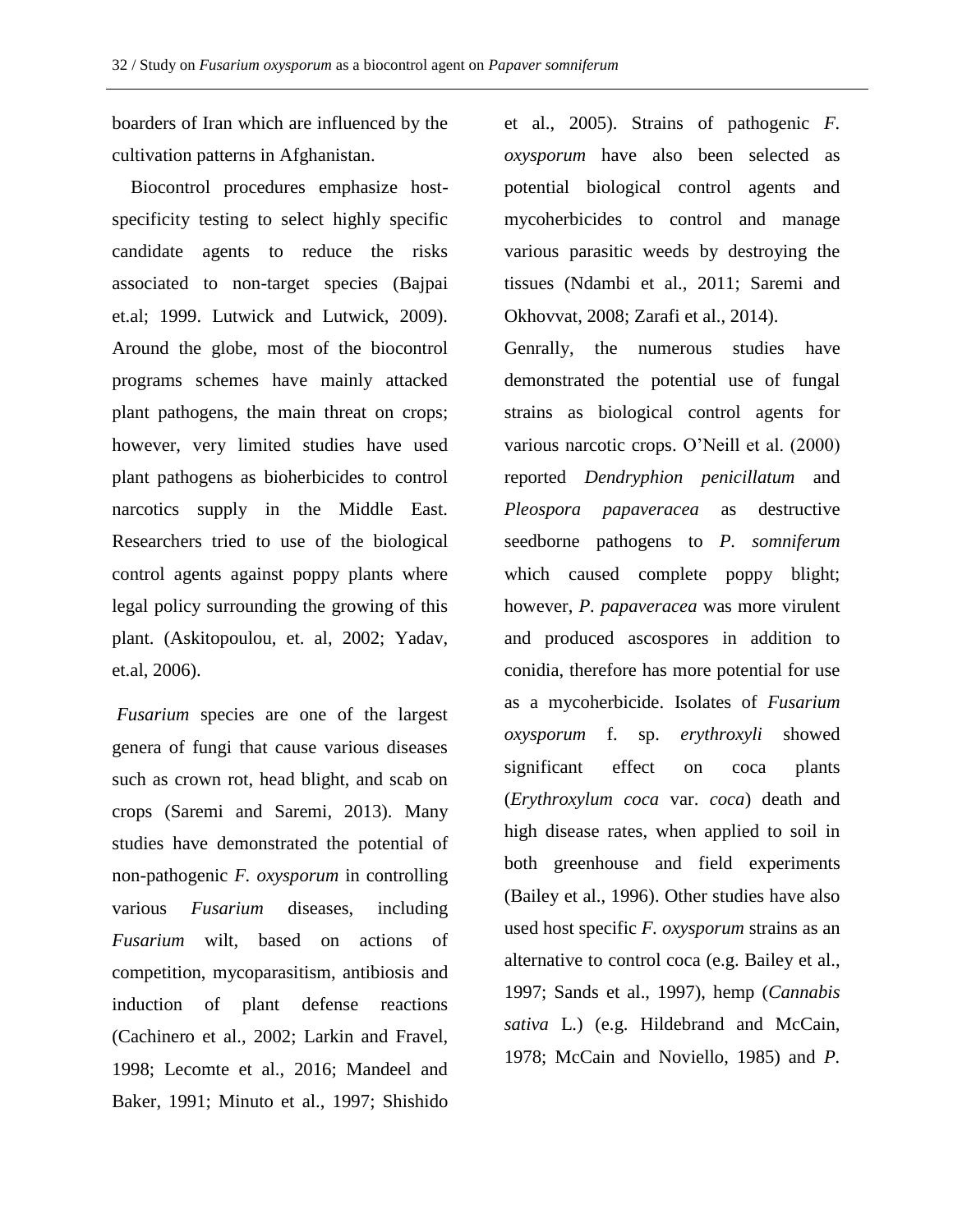*somniferum* (Connick et al., 1998; McCarthy et al., 1995).

The use of mycoherbicides on other countries (agricultural bioterrorism) and the threat of simulation to cause direct damage in agricultural sector have resulted in efforts to reduce the biocontrol programs especially towards the narcotic plants (e.g. Suffert et al., 2009). Nevertheless, the benefits of no detrimental effect on human and animal health which present a low risk for environmental damage over man-made chemical solutions as well as the host specificity of *F. oxysporum* (Buxton, 2006), can suggest biocontrol approach as one of the strategies to reduce narcotics supply in particular at local and regional scales. Present study was initiated to isolate and identify strains of *F. oxysporum* from three different regions and to find out whether the isolates were efficient biocontrol agents for opium poppy. To the best of our knowledge, this is the first report on *P. somniferum* biocontrol that was carried out under both greenhouse (laboratory scale) and field conditions, in the Middle East.

**Materials and methods Fielded study**

Surey was carried out within three different locations<sup>2</sup> (hereafter referred as Ghr, Mr and Z) in Iran and Afghanistan. Normally, Opium plants (*Papaver somniferum* var. album) showing symptoms of chlorosis, foliar wilting and necrosis (traces of *F. oxysporum)*, and rhizosphere soil samples were collected from the three regions. The three locations were almost aligned along a straight line and the calculated distance between Ghr and Mr was 180 km and Mr to Z was  $\sqrt[1]{0}$  kilometers. A total of 40 samples were collected from each site, overall 120 samples.

Generally, Opium poppy largely tends to be winter or spring crop (sown from October to February) and harvested between 120 to 250 days later depending on the variety and environmental conditions (Chouvy, 2011). The mean elevation, average temperature, average relative humidity and the annual rainfall of the study areas are approximately 800 m asl, 20 °C, 18% and 100 mm, respectively.

#### *F. oxysporum* **isolation**

l

plant samples were soaked in ethanol and 1% NaOCl and rinsed with sterile distilled water and later cultured in Peptone PCNB Agar (PPA) (Burgess et al., 2008). In order

 $2^2$  Due to security restrictions, the names of the study areas are not exposed.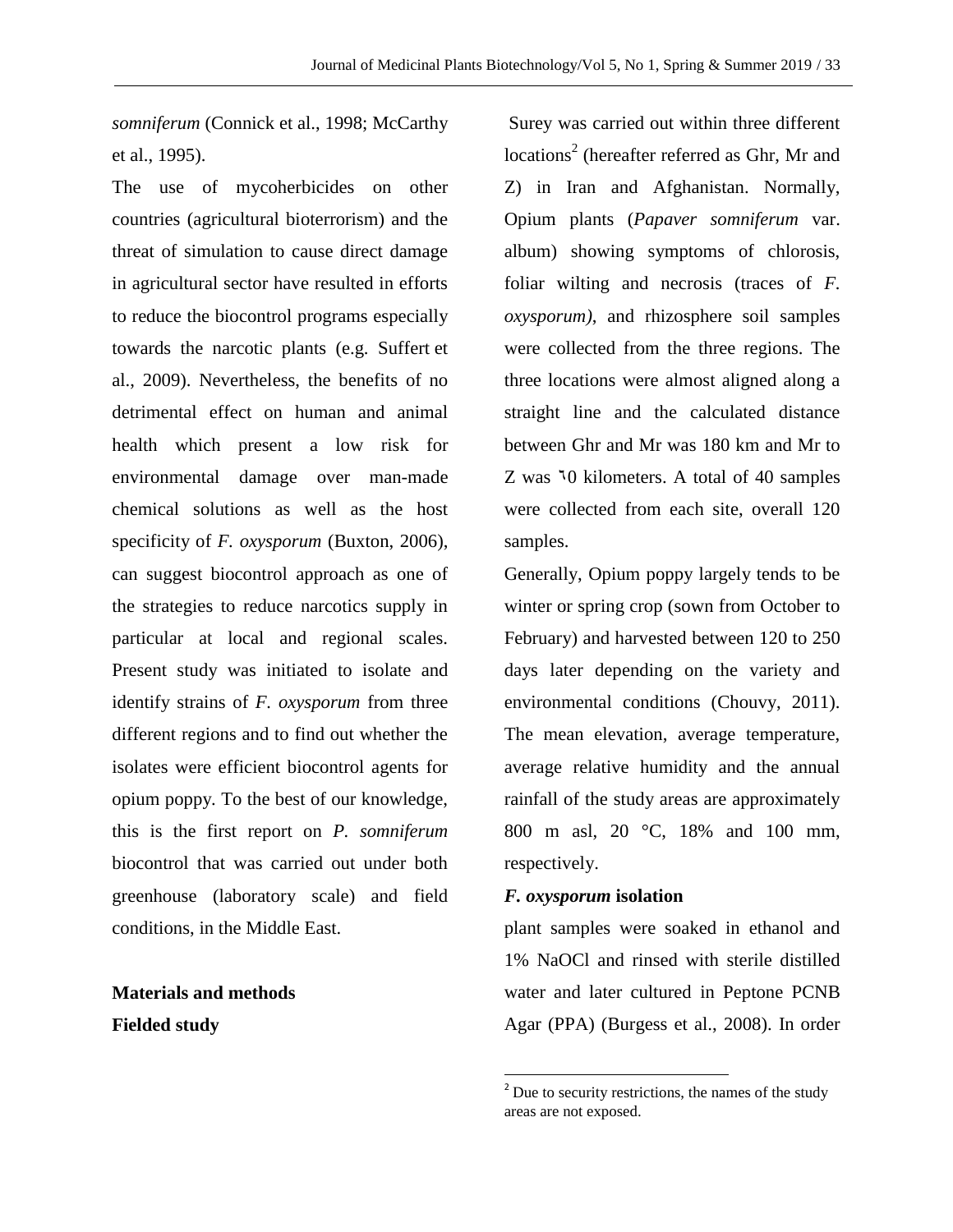to isolate *Fusarium* species from soil samples the serial dilution technique was used, serial dilutions  $(10^{-2} \text{ to } 10^{-4})$  were prepared and plated onto PPA medium. After 5-7 days of incubation, the colonies were purified by hyphal tipping (Burgess et al., 2008; Saremi and Saremi, 2013). For the species to be identified at genus level, they were sub-cultured on water agar and after couple of days were mounted on microscope slides for further investigation.Identification was based on the morphological characteristics of single-spored isolates as described by Leslie and Summerell (2006).

# **Identification of** *F. oxysporum*

The *Fusarium* species were identified on the basis of macroscopic characteristics such as growth rate of the colony, pigmentation, absence or presence of microconidia, characteristic of macro- and microconidia and conidial dimension. Genomic DNA of *F. oxysporum* was isolated using the method described by Raeder and Broda (1985). To generate molecular markers, the polymerase chain reaction (PCR) approach was used. For the molecular identification of *F. oxysporum* isolates, two primers designed specifically to the internal transcribed spacer (ITS) region of the rDNA operon of *F. oxysporum* were used (Mishra et al., 2003). All isolates were identified using *F.* 

*oxysporum* specific primers FOF1 (5′-ACA TAC CAC TTG TTG CCT CG-3′) and FOR1 (5′-CGC CAA TCA ATT TGA GGA ACG-3′). PCR reactions were carried out in 50 μl reaction mixture containing 5 μl of 10 x PCR buffer,  $0.6 \mu l$  of MgCl2 (50 mM),  $1 \mu l$ of each dNTPs (10 mM), 2 U *Taq* DNA polymerase, 1.5 μl of each primers, 6 μl of DNA (10 ng) and 31.4 μl ddH2o. Amplification was performed with an Corbett DNA thermocycler (Corbett Research, Mortlake, Australia) and based on the method suggested by Mishra et al. (2003), in a program comprising of 34 cycles of the initial denaturation at 94 °C for 60 s, annealing at 53 °C for 60 s, and extension at 72 °C for 1.5 min with an initial denaturation of 5 min at 94 °C before cycling and final extension of 5 min at 72 °C after cycling.

#### **Glasshouse examination**

The pathogenicity test results of selective isolates were performed in Glasshouse experiments (2 trials). In order to investigate the pathogenicity of *F. oxysporum* and identify the *forma specialis,* isolates were maintained in potato dextrose agar (PDA) slants and incubated for seven days at 29-30 °C. The mycelial plugs (5 mm diameter) of the isolates were then positioned in sterile sand: maize meal medium  $(50 g + 1.5 g)$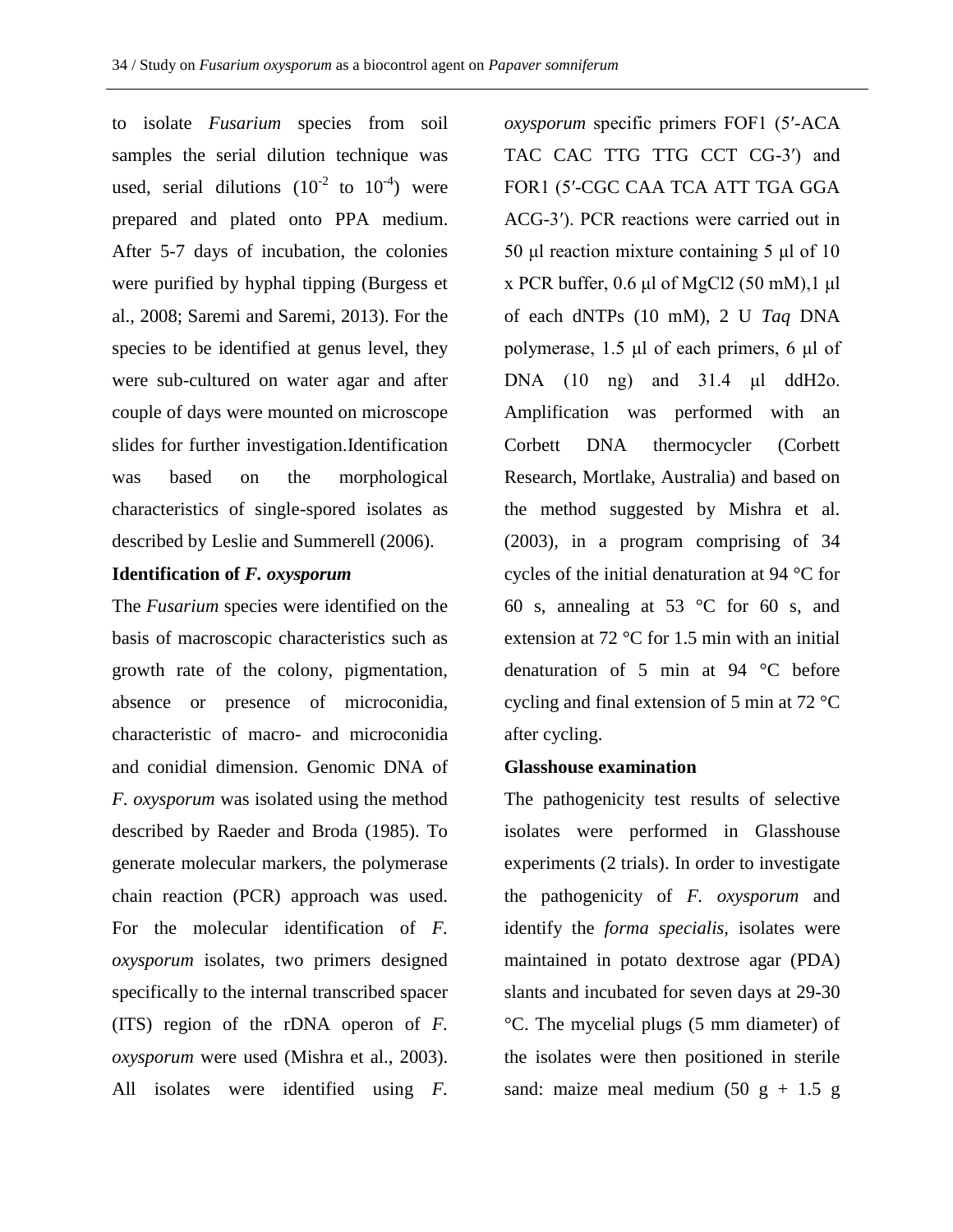maize meal  $+10$  ml water) and incubated for 15 days at  $28\pm2$  °C (for preservation, isolates were stored on silica gel at 4°C (Windels et al., 1988)). Pots of 25 cm diameter were filled with mixtures of sand, soil and animal manure in the proportion of 4:2:1. For inoculation, before seeds were sown in the pots, the top 5 cm of soil was removed and mixed with 15 g of inoculum and distributed through the pots. The sterile seeds were then planted immediately in 1 cm depth and compost were added to the surface, and irrigated afterwards.

Furthermore, single-spored isolates of *F. oxysporum* were sub-cultured onto PDA media and grown for 10 days at 20 °C. Spore suspensions were produced by adding sterile distilled water to the Petri dishes, gently removing spores using a glass spreader. The spore suspension concentration was adjusted to a concentration of  $1 \times 10^6$  spore/ml using a hemocytometer. At the beginning of pod development (R3 stage), root surface and the adjacent tissues of the lower stem of the plants were inoculated with a drop (1 ml) of spore suspension. The observation on wilt incidence and symptoms were recorded at harvest approximately 110 days after sowing.

The glasshouse temperature was approximately 20 $\degree$ C, and daylight was supplemented with light from fluorescent tubes to provide 14 h of continuous light. The experiment was set up in a completely randomized design with three replicates (pots) per isolate and three replicates for negative control pots (equivalent weight of maize meal media without the inoculated *Fusarium*).

# **Field assessments**

In order to verify results from the glasshouse trials, field trials were carried out. Based on the pathogenicity results from the first-year glasshouse experiment, the high virulent isolates were selected to carry out the first field trial. Subsequently, the most virulent isolates from the first-year field trial along with several new isolates were selected and used for the second-year glasshouse experiment.

Field plots consisted of three rows, 1.5 m long in 1 m centers (with three plot replicates for each treatment). Soil at the plots was classified as clay-loam. The mean elevation, average temperature, average relative humidity, and the annual rainfall of the field plots were recorded as approximately 1260 m asl, 14 °C, 40% and 250 mm, respectively.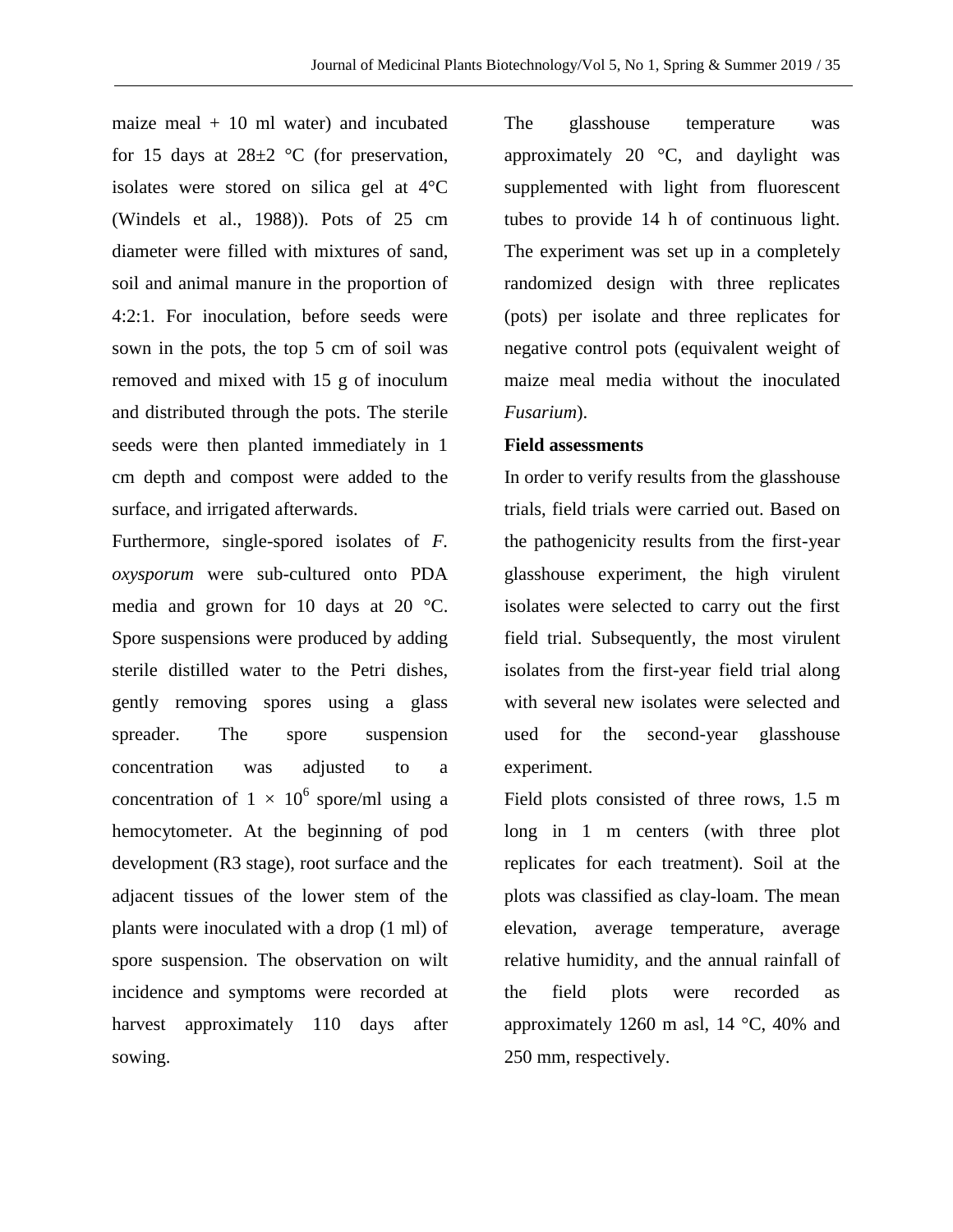The inoculum (using maize meal media) was prepared as mentioned above and was mixed with the soil surface area before planting the seeds. After the seeds were planted, they were covered with a thin layer of animal manure and were irrigated. The plots were irrigated every 4 days for the entire season since careful irrigation management schedule is crucial to the success of poppy crop. Similar to glasshouse pots, at the beginning of pod development (R3 stage), 1 ml of spore suspension was inoculated to the root surface and the adjacent tissues of the lower stem of each plant. The three row plots were established in a randomized complete block design with three replicates (plots) per isolate and three replicates for negative control plots.

# **Statically evaluates**

In order to examine the host specificity of the isolates, some of the highly virulent isolates were selected and inoculated (similar techniques and conditions used in poppy plants) on several non-host species, including saffron, zucchini, beans and lambsquarters. Three pots per treatment (isolates) arranged in a completely randomized design were used in this experiment. This experiment was conducted twice.

Healthy and *Fusarium*-infected plants were evaluated by wilting percentage to assess the effect of disease symptoms on plants,. For this purpose, the infected samples were compared to the unwilted control samples and each individual plant, based on the wilting severity, was further classified into two groups; Mild Wilting-MW (with less than 50% wilting) and Severe Wilting-SW (with more than 50% wilting). Consequently, the percentage of leaves, stems and shoots of each sample with minor and less than 50% wilting symptoms was calculated under "MW" group and the percentage of plants with more than 50% wilting symptoms was calculated under "SW" group. The relationships between the variables (2 wilting groups) in each treatment were investigated by Pearson correlation tests. Statistical analyses were conducted with R Studio version 1.0.143 (R Studio Team, 2015).

The Generalized Linear Model (GLM) with a normal error structure and an identity link function was applied separately in each greenhouse and field trial to determine the effects of isolates within the sample plants. An additional GLM was also performed to test the effect of environments (i.e. glasshouse and field experiments in each year).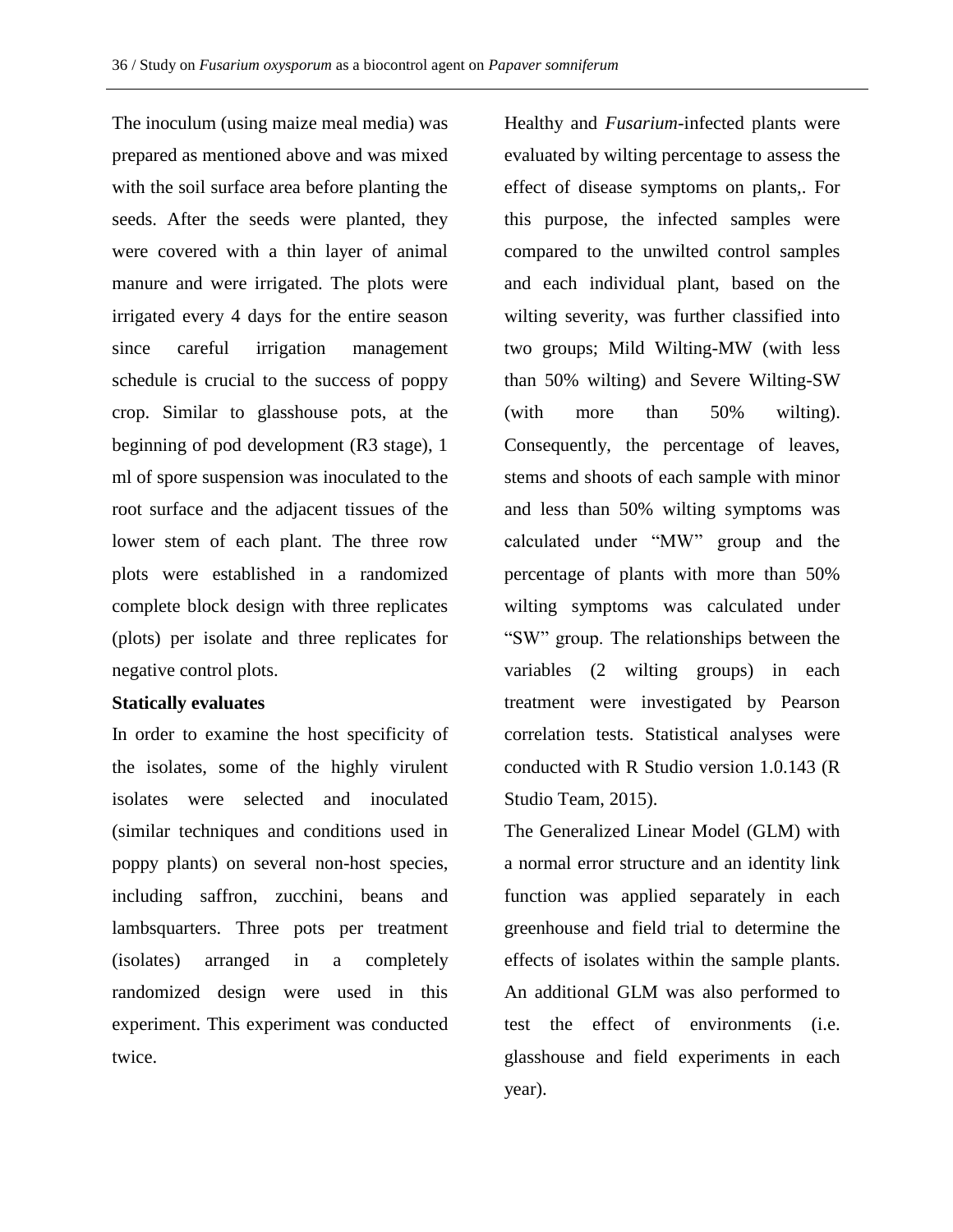#### **Results**

#### **Isolated** *Fusarium* **spp.**

Due to morphologic characterization and macro- and microconidia characteristics, 10 different *Fusarium* species (overall 50 isolates) were recovered from the infested poppy plant material along with their root tissue. These were: *Fusarium solani*, *F. oxysporum*, *F. equiseti*, *F. longipes*, *F. lateritium*, *F. crookwellense*, *F. sambucinum*, *F. subglutinans*, *F. armeniacum* and *F. compactum.*

#### *F. oxysporum* **identification**

Overall, 16 isolates were identified as *F. oxysporum* on the basis of colony morphology and characteristics of macroconidia and microconidia. In addition, PCR with species-specific primers amplified a single 340 bp DNA fragment specific to *F. oxysporum*, therefore confirming the species-specific identification. Figure 1a illustrates the 12 isolates used in the firstyear glasshouse trial.





A total of 12 *F. oxysporum* isolates were selected for the first glasshouse trials, including Ghr1, Ghr4, Ghr7, Ghr18 and Ghr28, from the first location, Mr28 from the second location and Z11, Z12 and Z13 from the last location. The plants inoculated with these 12 isolates expressed external symptoms of wilting and leaf yellowing, however with different wilting severity. Depending on the severity of the wilted parts, the percentage were calculated for each MW and SW wilting group. A significant correlation between both MW and SW groups were found (Pearson test: *tvalue* = 2.52;  $df = 28$ ;  $r^2 = 0.43$ ;  $p = 0.01$ ), therefore a strong relationship exists between percentage of the mild wilting parts and percentage of severe wilting parts of each plant.

#### **Glasshouse examinations**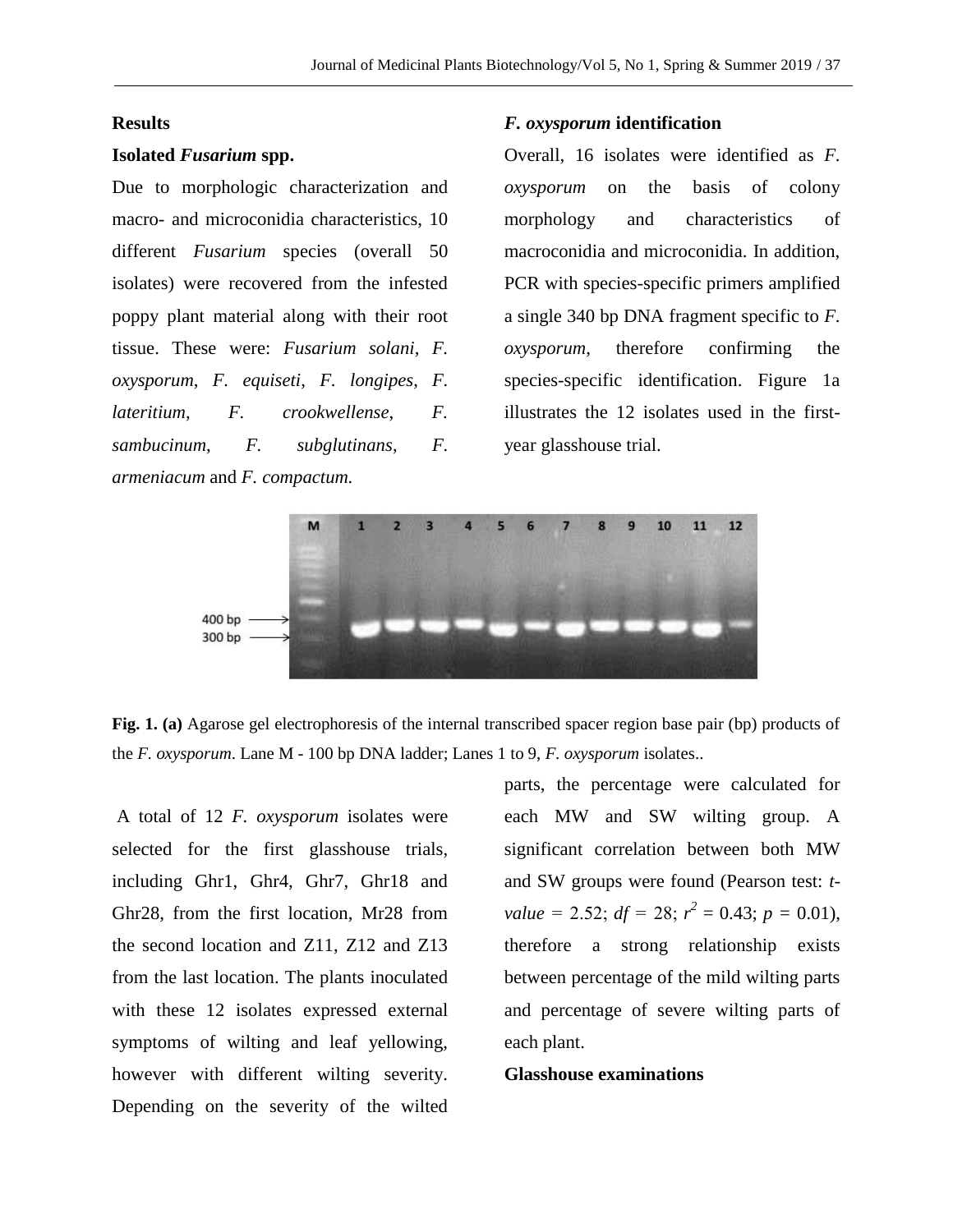Among the 12 pathogenic isolates, 4 were highly virulent and showed severe wilting symptoms in comparison with the control (Mr28 (P < 0.001), Ghr18 (P < 0.001), Ghr7  $(P < 0.001)$ , Z13  $(P < 0.001)$ ). An average of 62% of *P. somniferum* in Ghr18, 52% of plants in Mr28, 27% of plants in Ghr7 and 30% of plants in Z13 treatments showed severe wilting symptoms (SW group) (Fig.

2); whereas an average of 20%, 17%, 33% and 30% of plants in Mr28, Ghr18, Ghr7 and Z13 treatments, respectively, showed mild symptoms (MW group). Similarly, no symptoms of wilt were observed on control samples. These four isolates showed to be the most effective with highest disease severity compared to the other treatments, therefore were used in the field trial.



**Fig. 2.** The wilting percentage of poppy plants within each treatment in the first-year trials in the glasshouse.

Despite the ecological and biological differences in glasshouse and field environments, under natural condition the 4 selected isolates showed similar results as the glasshouse results, indicating significant wilting symptoms (Mr28 ( $P < 0.001$ ), Ghr18  $(P < 0.001)$ , Ghr7  $(P < 0.001)$ , Z13  $(P < 0.001)$ 0.001). In the plots treated with fungus, poppy plants showed symptoms of leaf chlorosis, wilting, stunting, leaf drop as well as smaller size seed capsules (pods); whereas in control plots (uninfested soil) no signs of infection were observed and plants sustained high growth rates.

*Fusarium* wilt (disease intensity) varied within the 4 treatments, where an average of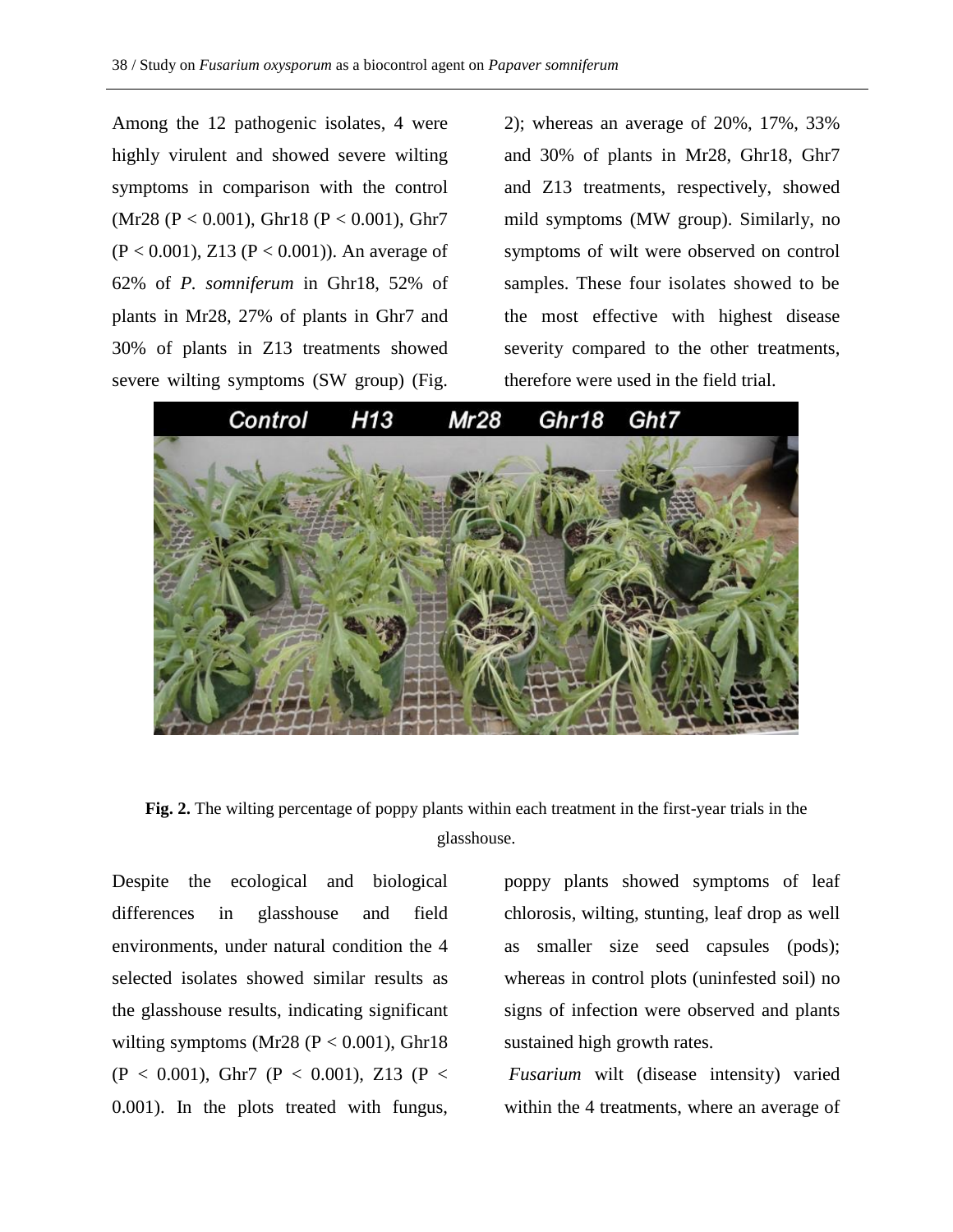54% and 43% of plants infected by Ghr18 and Mr28 isolates showed severe wilting symptoms (SW) and only an average of 17% of plants within these treatments showed minor wilting symptoms (MW). The Ghr7 and Z13 substantially showed less virulence than Mr28 and Ghr18. Furthermore, the comparison of results across field and glasshouse environments did not indicate significant differences among them (GLM test: *β* = -2.33 ± 5.38 SE*; t-value* = -0.43; *p*  $= 0.67$ ).

### **Second-year glasshouse trial**

Infected *P. somniferum* samples were used in the second year of trial. Similar techniques, methods and identification procedures were applied as the first-year trial. Consequently, 7 new isolates, including Ghr5-2, Ghr5-4, Ghr18-3, Mr2-4, Mr5-3, Mr18-1 and Mr30-1, along with Mr28 and Ghr18 isolates from the previous trial, were used for the second-round glasshouse experiment (overall 9 isolates). Wilting symptoms were observed across the

pots and based on the wilting severity the percentage in each MW and SW group were calculated. Similar to the first-year glasshouse trial, the wilting percentage of MW and SW groups were compared with each other and the results revealed a highly significant correlation (Pearson test: *t-value*  $= 4.02$ ;  $df = 28$ ;  $r^2 = 0.6$ ;  $P < 0.001$ ).

Among the 9 isolates, Mr28 (GLM test:  $\beta$  = 55  $\pm$  7.69 SE; *t*-value = 7.15; P < 0.001). Ghr18, Ghr5-2 and Ghr5-4 caused severe infections on the poppy plants, therefore were the most virulent isolates (Fig. 3). An average of 73% of plants infected with Ghr5-2, 68% of plants infected with Ghr18, 60% of plants infected with Ghr5-4 and 55% of plants with Mr28 showed severe wilting symptoms and significant differences were observed compared to the control (P < 0.001). However, the remaining 5 isolates did not show any significant disease symptoms and therefore were not used in the further field analysis (Fig. 3).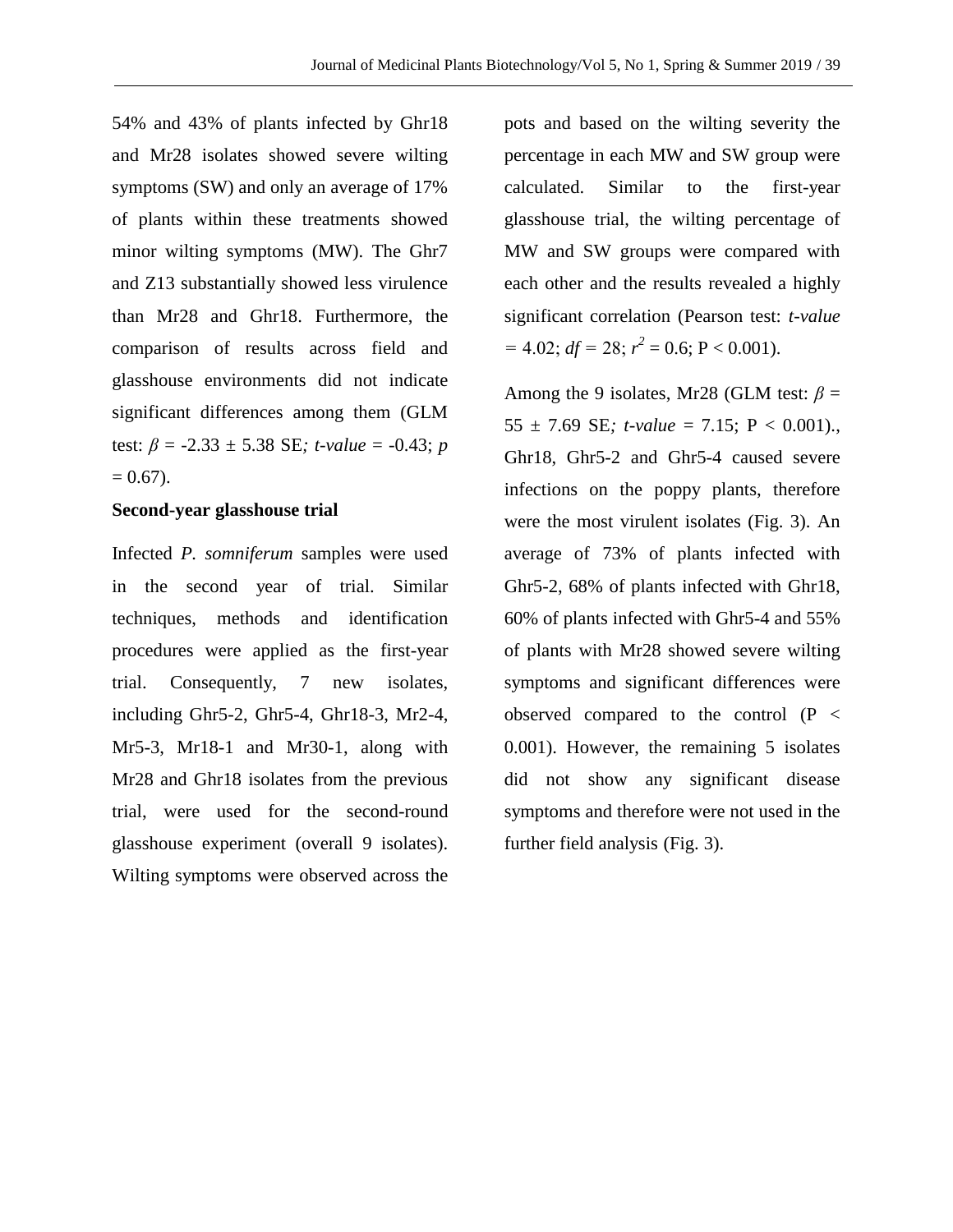

Fig. 3. The wilting percentage of poppy plants within each treatment in the first-year trials; (a) the glasshouse; (b) the field. Asterisks on top of the bars indicate significant differences between individual treatments (SW group) and the control, as tested with GLM test (\*\*P < 0.01 and \*\*\*P < 0.001). Error bars represent SE of three replicates.

### **Field trails**

However, the four most virulent isolates from the previous experiments were used in the second field trial. Similar to the firstyear field trial, no significant differences were observed across field and glasshouse environments (GLM:  $t$ -value = 0.33;  $df =$ 28; *r* = 0.6; *p =* 0.745) (*P* = 0.745). The results of this experiment also confirmed isolates, Mr28, Ghr18, Ghr5-2 and Ghr5-4, highly virulent with varying degree of wilting  $(P < 0.001)$ . Based on the results presented in Figure 3, 62% of plant samples in Ghr5-2 isolates and 55% in Ghr18 indicated severe wilting, and consequently had the most negative impacts on opium plants (Fig. 4). Moreover, an average of 50% and 42% of plants in Ghr5-4 and Mr28 isolates, respectively, were classified as SW group.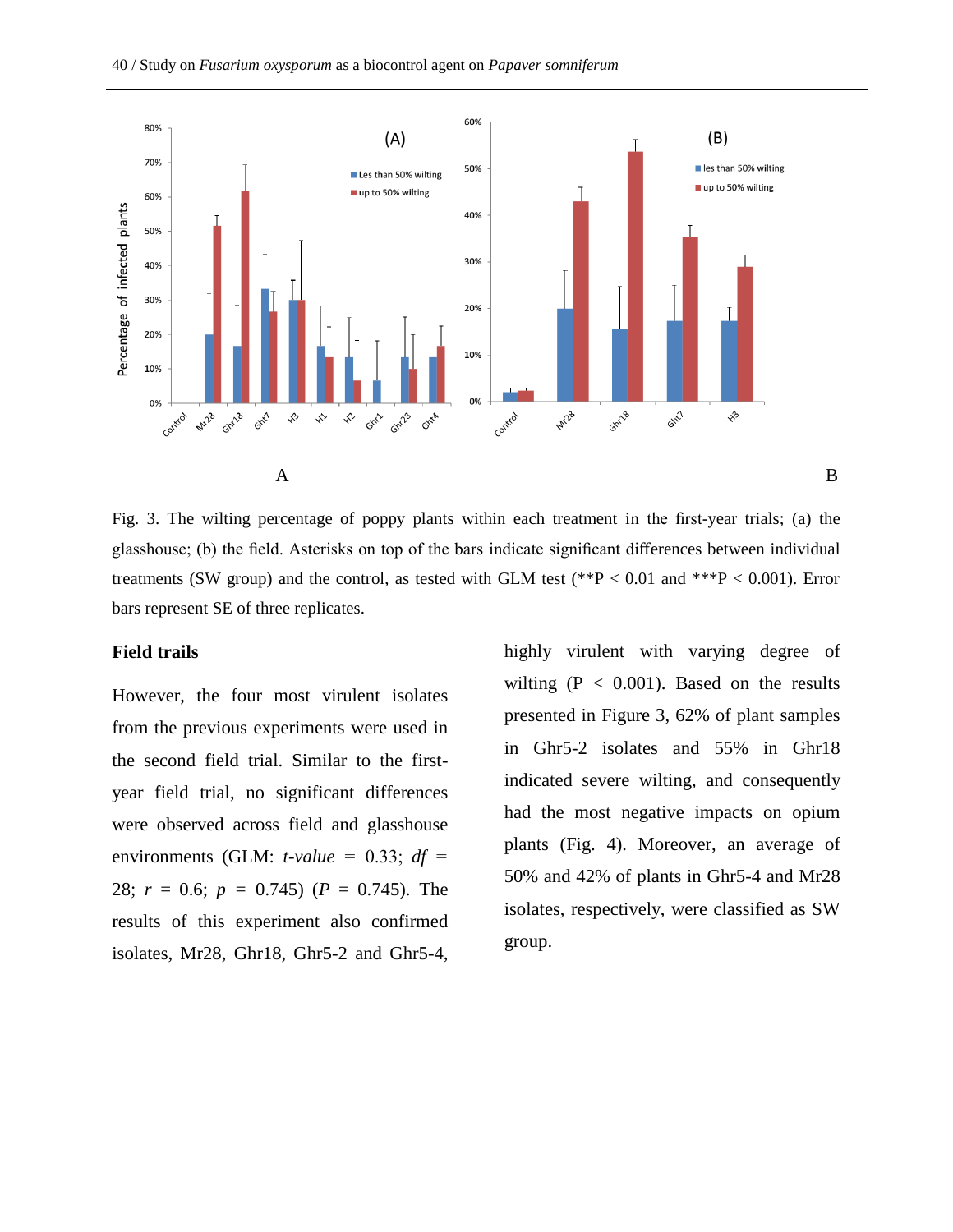

Fig. 4: Effect of *F. oxysporum* on papaver plants on the field, control A), infected plants B) using Ghr18 . D isolate, infected plants with Mr28 .C isolate C), healthy and infected fruit D).

In credit of *F. oxysporum* host specificity, the four virulent isolates (Mr28, Ghr18, Ghr5-2 and Ghr5-4) were infected to saffron, zucchini, beans and lambsquarters. No significant disease symptoms were observed between the infected non-host species and the control  $(P > 0.05)$ .

### **Discussion**

Genrrally, the medicinal uses of poppy were described by the ancient Greeks and opium, as an addictive agent, was identified by Arabic physicians more than 900 years ago. Because of the medicinal importance of

morphine derivatives, efforts have been made to identify a species of Papaver that contains high levels of a suitable starting compound for the commercial synthesis of codeine (Bailey, et all. 2010). However the application of biological control agents on poppy plants where legal policy surrounding the growing of this plant is attempted recently. For instance the capacity of *Fusarium oxysporum* as a potential biocontrol agent against poppy opium has been demonstrated. Based on the results of the 2-year experiments, among 16 selected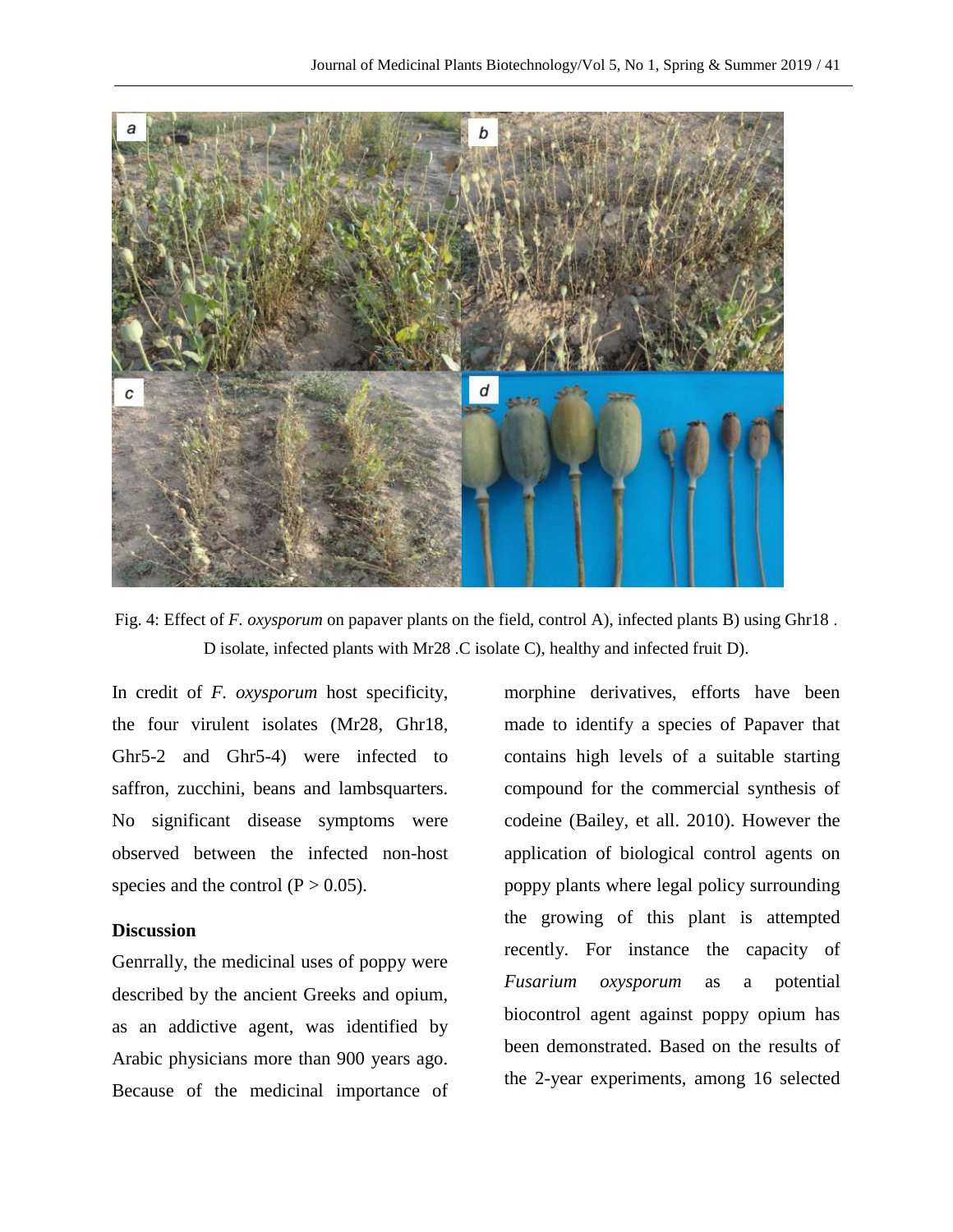isolates, Mr28, Ghr18, Ghr5-2 and Ghr5-4 were found to be the highly virulent isolates and the highest pathogenicity within these isolates was caused by Ghr5-2 and Ghr18 (P < 0.001). The infected plants with these isolates showed rapid symptoms of wilting and necrotic spots on surfaces, while *P. somniferum* affected by the remaining isolates appeared partially wilted (mild wilt symptoms).

Researchers have explored ITS to be limited and insufficient in identifying complex and variable genes and suggest the include of additional gene sequences, such as intergenic spacer (IGS), translation elongation factor  $1\alpha$  (TEF-1 $\alpha$ ) and β-tubulin genes (TUB), for the differentiation of species (e.g. Nilsson et al., 2008; O'Donnell and Cigelnik, 1997). However, with the use of high-throughput technologies, several other studies have found ITS region to be highly effective in discriminations among species (e.g. Badotti et al., 2017; Detinger et al., 2011; Oechsler et al., 2009). In this study, the sequence data analysis of the ITS along with the traditional morphological classification and the phylogenetic analysis, provided enough resolution and sufficient genetic scaffolding to reliable detection and identification of the *Fusarium* species.

In order to determine the ecological host range of a potential biological control agent various experiments must be performed under variety of environments (Hopper, 2001). In our study, on interactions between pathogens and *P. somniferum* under various field and glasshouse conditions (differences in temperatures (glasshouse=  $20^{\circ}$ C; field= 14  $^{\circ}$ C), in relative humidity (glasshouse= 20%; field= 40%), and in soil types (glasshouse= sand/maize; field= clay loam), the environmental conditions had no significant impact on the results  $(P > 0.5)$ and within both sites similar wilting symptoms were observed. Although, comparable results were obtained in both glasshouse and field trials, further investigation and measurements are necessary to see whether this approach can operate across different soil types and microclimates.

Risk assessment methodologies and host specificity testing are necessary to prevent the detrimental impacts of pathogens on non-target plants or on environment (Elzein et al., 2008). Here, the host specificity of pathogenic *F. oxysporum* was confirmed by testing on the non-host inoculated plants, where no wilt symptoms were detected. The host range testing approach can quantify and assess potential risks toward nontarget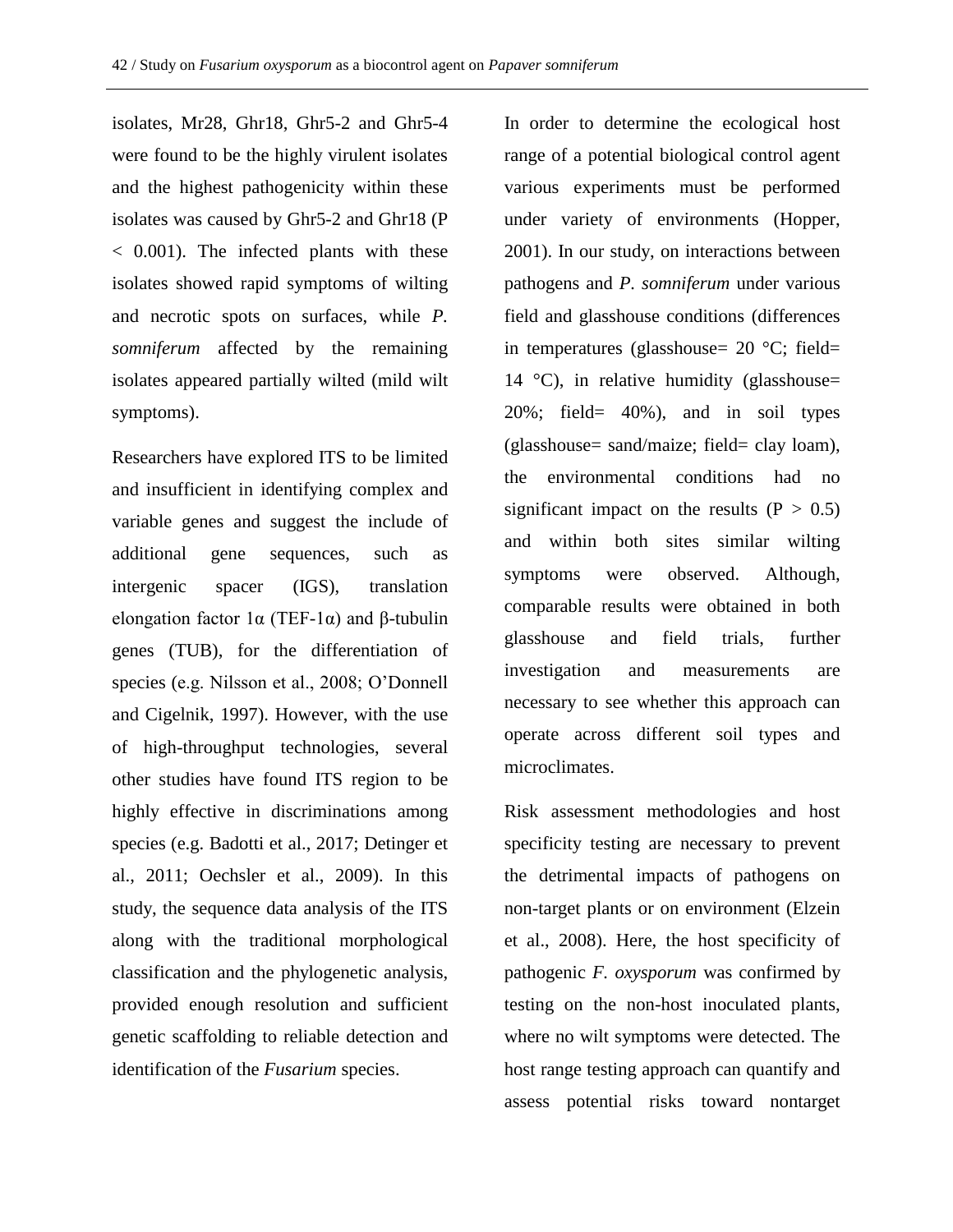organisms. Furthermore, the strains of *Fusarium* used in this study were derived from the native opium poppy and since they were not transferred between locations, they remain native to the environment.

While this study has demonstrated the virulence of pathogenic strains of *F. oxysporum* against *P. somniferum,* various researchers in this field have repeatedly attempted to improve the virulence of the biocontrol agents. There are many ways that can enhance the effectiveness of *F. oxysporum*, including genetic transformation and amendments such as amino acids and organic matter. Tiourebaev et al. (2001) enhanced biocontrol efficacy of *F. oxysporum* f. sp. *cannabis* isolates, obtained from diseased cannabis plants, through selection and use of amino acid excreting strains. Such practices can also be used as methods in order to improve efficacy of *F. oxysporum* and reduce the production costs involved, however further work is needed to verify this.

Researchers believed that various *F. oxysporum* pathotypes can survive successfully in soil as well as in plant residues between seasons. The crop residues in the soil are the most important source of *F. oxysporum* inoculum (primary inoculum) for infecting crops as they produce chlamydospores which can survive periods between host crops (e.g. Haware et al., 1996; Vakalounakis and Chalkias, 2004). Although, in our study, evidence of *F. oxysporum* f. sp. *papaver* inoculum survival was presented throughout the year, further study is required to determine the persistence of this biological control agent. McCain and Noviello (1985) reported that *F. oxysporum* f. sp. *cannabis* inoculum as a biocontrol agent against C. sativa survived in the soil for at least one growing season.

This study is the first report on the control of opium poppy with *F. oxysporum* under both field and glasshouse conditions in Iran; consequently, the long-term effects of such approaches have not been examined adequately. Although, contaminated irrigation water (adding spore suspension) and the ability of *F. oxysporum* to grow and survive for extended periods in soil, holds great promise to control or regulate the numbers of unwanted opium plants; successful implementation of this procedure into commercial use should be priorities of future research. Satellite imagery and equipment's such as drones or unmanned aerial vehicles (UAVs) can be very useful in monitoring and surveying fields and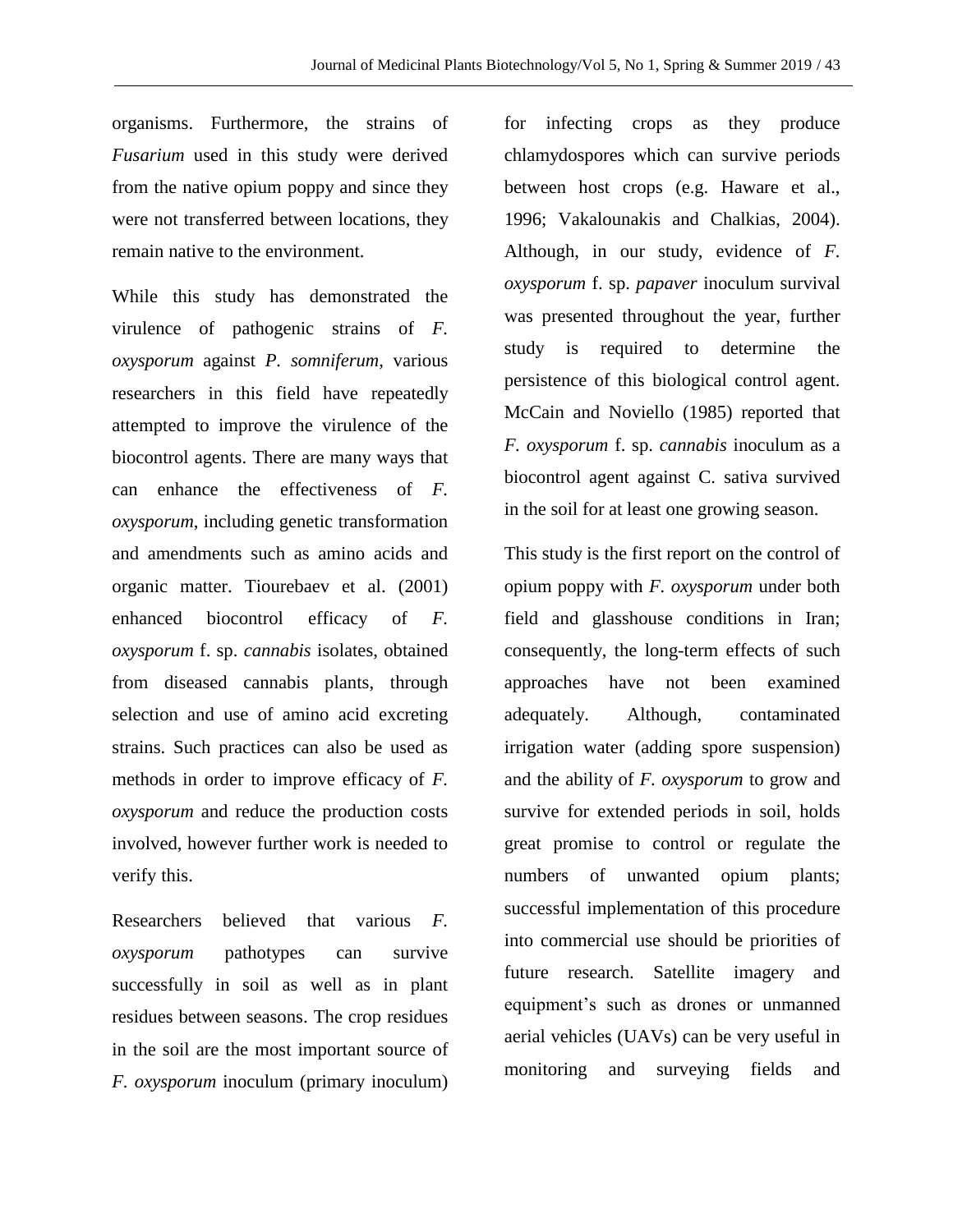furthermore be used as delivery mechanism for biological control agents.

Despite the advances in scientific research on biocontrol, there are still certain concerns that some misidentified strains of biocontrol agents such as *F. oxysporum* could be intentionally used as "agro-terrorist weapons" against crop production around the world (Avedi et al., 2014). The likelihood of a successful bioterrorist attack is very slim, considering the technical difficulties, constrains, lack of skills and expertise. Knudsen (2013) stated that the use of biocontrol approaches has mostly been regarded as benign without much scrutiny. However, regulatory cautions must be taken as the impact of a bioterrorist attack can still be high.

Afghanistan's poppy cultivation and opium production must be interpreted in terms of globalization and fragmentation, as the flow of drugs toward Europe and the rich markets from the neighboring states such as Iran. Although Iran policies and proposed regulations for drug trafficking and illicit crops cultivation (e.g. barbed wire and wall with trenches along the border, seizures and heavy penalties), prevent huge amounts of drugs from reaching to other countries, this country face security concerns (UNODC, 2014). Due to the escalation of violence,

thousands of Iranian border police officers have lost their lives fighting better-equipped Afghan and Pakistani drug gangs (Erdbrink, 2012). The use of *F. oxysporum* agents can be an act of defense and a legitimate response towards the people engaged in drug plant cultivation, production and trafficking.

There is a great need to make biological control research applicable to local political and social situations. Hallett (2005) has stated that sociocultural and political factors are the primary considerations toward the development and implementation of bioherbicides for the control of illicit crops rather than biological. Considering that many families, particularly from poor socioeconomic backgrounds, are engaged in illicit crops, it is suggested to collect background information and useful analysis of the region to provide crop substitutes and economic alternatives. In Iran and neighboring countries, saffron can be selected as an alternative plant for low-input agriculture, as it is cultivated in a wide range of environments with mild to dry climates and in places with low water availability. The knowledge of this economical viable alternative crop can encourage farmers in low-fertility areas to increase their income with saffron cultivation instead of illicit crops.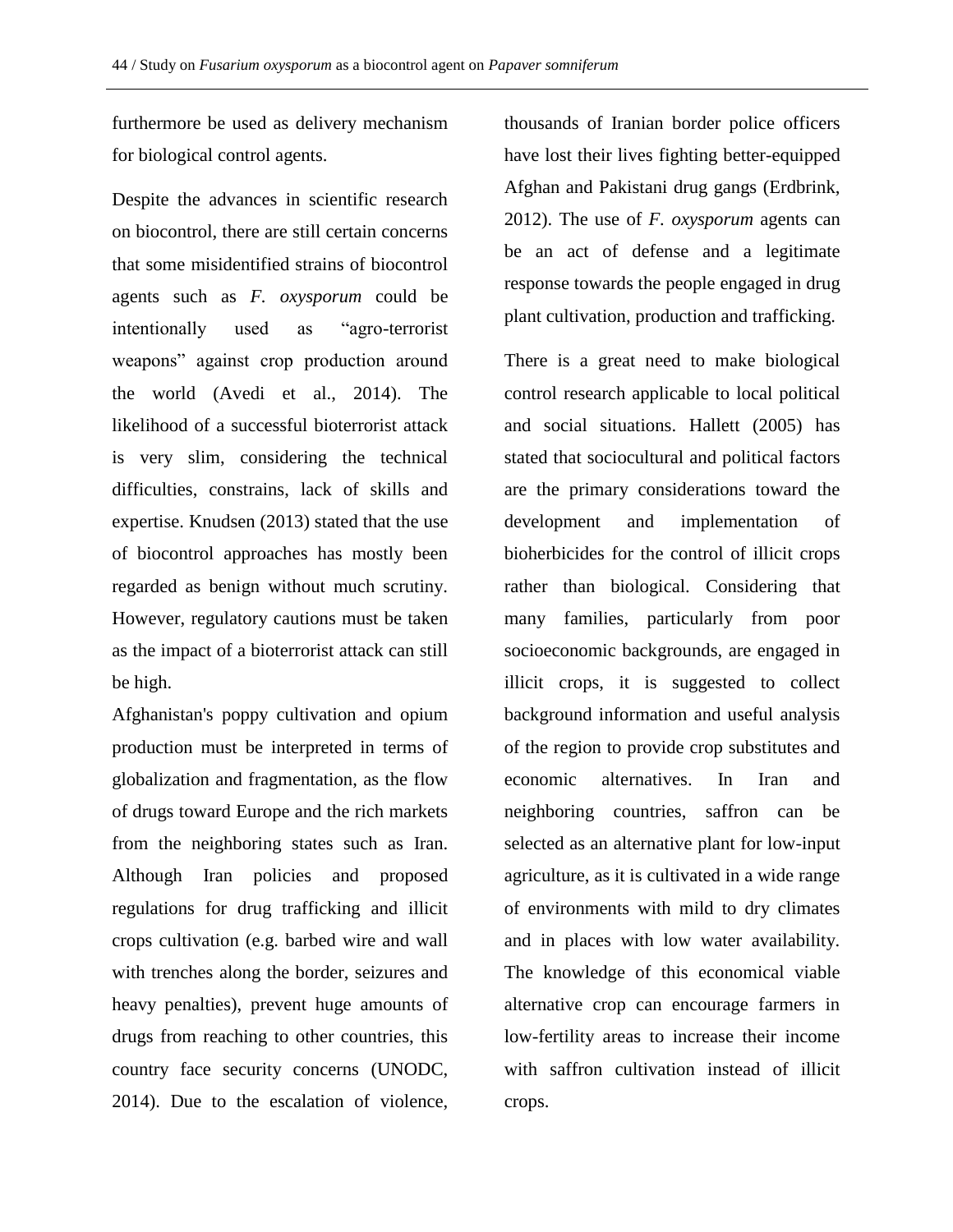# **References**

Askitopoulou, Helen; Ramoutsaki, Ioanna A; Konsolaki, Eleni. 2002. "Archaeological evidence on the use of opium in the Minoan world". *International Congress Series*. **1242**: 23–29

Avedi, E.K., Ochieno, D.M.W., Ajanga S., Wanyama, C., Wainwright H., Elzein, A., Beed, F., 2014. *Fusarium oxysporum* f. sp. *strigae* strain Foxy 2 did not achieve biological control of *Striga hermonthica* parasitizing maize in Western Kenya. Biol. Control 77, 7–14.

Badotti, F., de Oliveira, F. S., Garcia, C. F., Vaz, A. B. M., Fonseca, P. L. C., Nahum, L. A., … Góes-Neto, A., 2017. Effectiveness of ITS and sub-regions as DNA barcode markers for the identification of *Basidiomycota* (Fungi). BMC Microbiolo. 17, 42.

Bajpai, S.; Gupta, M. M.; Kumar, S. 1999. "Identification of Indian Landraces of Opium Poppy Papaver somniferum Resistant to Damping-off and Downy Mildew Fungal Diseases". Journal of Phytopathology. **147** (9): 535–538.

Bailey K, Richards-Waugh L, Clay D. 2010. Fatality involving the ingestion of phenazepam and poppy seed tea. *J Anal Toxicol*. ;34(8):527-532

Bailey, B.A., Hebbar, K.P., Strem, M., Lumsden, R.D., Darlington, L.C., Connick Jr, W.J., Daigle, D.J., 1996. Formulations of *Fusarium oxysporum* f. sp. *erythroxyli* for biocontrol of *Erythroxylum coca var. coca.*  Weed Sci. 46, 682–689.

Bailey, B.A., Hebbar, K.P., Strem, M., Darlington, L.C., Lumsden, R.D., 1997. An alginate prill formulation of *Fusarium oxysporum* Schlechtend: Fr. f. sp. *erythroxyli* for biocontrol of *Erythroxylum coca* var. *coca*. Biocontrol Sci. Technol. 7, 423–435.

Blamey, M.; Fitter, R.; Fitter, A. 2003. Wild flowers of Britain and Ireland: The Complete Guide to the British and Irish

Flora. London: A & C Black. [ISBN](https://en.wikipedia.org/wiki/International_Standard_Book_Number) [978-](https://en.wikipedia.org/wiki/Special:BookSources/978-1408179505) [1408179505.](https://en.wikipedia.org/wiki/Special:BookSources/978-1408179505)

Burgess, L.W., Knight, T.E., Tesoriero, L., Phan, H.T., 2008. Diagnostic manual for plant diseases in Vietnam. ACIAR Monograph No. 129, Canberra.

Buxton, J., 2006. The Political Economy of Narcotics: production, consumption and global markets. Zed Books Ltd, London.

Cachinero, J.M., Hervas, A., Jimenez-Diaz, R.M., Tena, M., 2002. Plant defence reactions against *Fusarium* wilt in chickpea induced by incompatible race 0 of *Fusarium oxysporum* f. sp. *ciceris* and nonhost isolates of *F. oxysporum.* Plant Pathol. 51, 765–776.

Chouvy, P.A., 2011. Opium: Uncovering the Politics of the Poppy. IB Tauris & Company, London.

Connick Jr, W.J., Daigle, D.J., Pepperman, A.B., Hebbar, K.P., Lumsden, R.D., Anderson, T.W., Sands, D.C., 1998. Preparation of stable, granular formulations containing *Fusarium oxysporum* pathogenic to narcotic plants. Biol. Control 1, 79–84.

Dentinger, B. T. M., Maryna, Y. D., Moncalvo, J.-M., 2011. Comparing COI and ITS as DNA barcode markers for mushrooms and allies (*Agaricomycotina*). PLoS One. 6, e25081. https:// 10.1371/journal.pone.0025081.

Elzein, A., Brändle, F., Cadisch, G., Kroschel, J., Marley, P., Thines, M., 2008. *Fusarium oxysporum* strains as potential Striga mycoherbicides: molecular characterization and evidence for a new forma specialis. Open Mycol. J. 2, 89–93.

Erdbrink, T., 2012. The West's Stalwart Ally in the War on Drugs: Iran (Yes, That Iran).

[http://www.nytimes.com/2012/10/12/world/](http://www.nytimes.com/2012/10/12/world/middleeast/iran-fights-drug-smuggling-at-borders.html/) [middleeast/iran-fights-drug-smuggling-at-](http://www.nytimes.com/2012/10/12/world/middleeast/iran-fights-drug-smuggling-at-borders.html/)

[borders.html/](http://www.nytimes.com/2012/10/12/world/middleeast/iran-fights-drug-smuggling-at-borders.html/) (Accessed 1 April 2017). Gaevskii, A.V. 1999. "On the intraspecies classification of opium poppy (Papaver somniferum L.)". *Khimiko-Farmatsevticheskii Zhurnal*. **33** (3): 32–36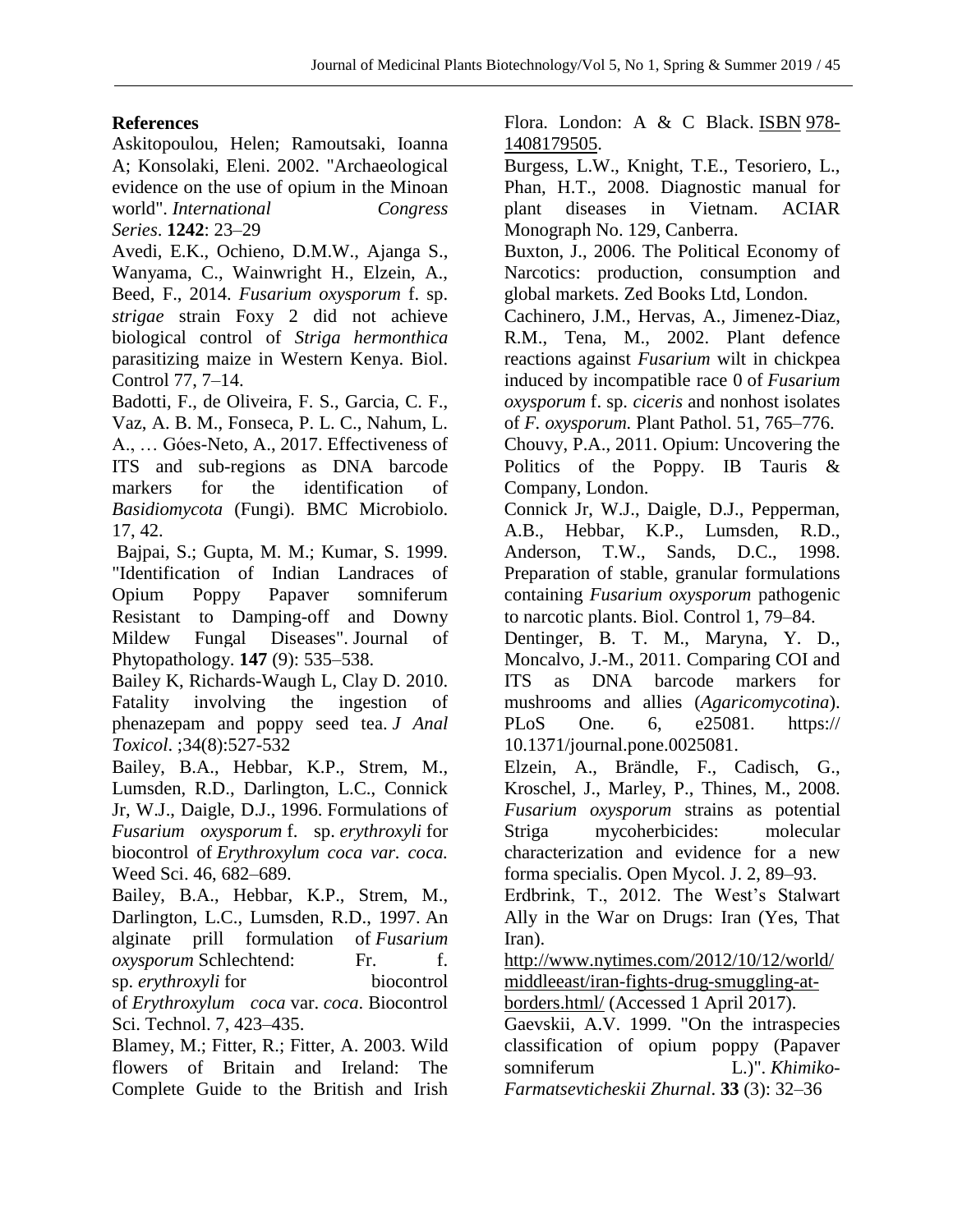Hallett, S.G., 2005. Where are the Bioherbicides? Weed Sci. 53, 404–415.

Haware, M.P., Nene, Y.L., Natarayan, M., 1996. The survival of *Fusarium oxysporum* f. sp. *ciceris* in the soil in the absence pf chickpea. Phytopathol. Mediterr. 35, 9–12.

Hildebrand, D.C., McCain, A.H., 1978. The use of various substrates for large-scale production of *Fusarium oxysporum* f. sp. *cannabis* inoculum. Phytopathol. 68, 1099– 1101.

Hopper, K.R., 2001. Research needs concerning non-target impacts of biological control introductions, in: Wajnberg, E., Scott, J.K., Quimby, P.C., (Eds.), Evaluating indirect ecological effects of biological control. CABI Publishing., Wallingford, Oxon, pp. 39–56.

Krist S, Stuebiger G, Unterweger H, Bandion F, Buchbauer G. 2005. Analysis of volatile compounds and triglycerides of seed oils extracted from different poppy varieties (*Papaver somniferum* L.). *J Agric Food Chem*. ;53(21):8310-8316

Knudsen, G., 2013. International deployment of microbial pest control agents: Falling between the cracks of the convention on biological diversity and the cartagena biosafety protocol. Pace Envtl. L. Rev. 30, 625–651

Larkin, R.P., Fravel, D.R., 1998. Efficacy of various fungal and bacterial biocontrol organisms for control of *Fusarium* wilt of tomato. Plant Dis. 82, 1022–1028.

Lecomte, C., Alabouvette, C., Edel-Hermann, V., Robert, F., Steinberg, C., 2016. Biological control of ornamental plant diseases caused by *Fusarium oxysporum*: a review. Biol. Control 101, 17–30.

Leslie, J.F., Summerell, B.A., 2006. The *Fusarium* laboratory manual. Blackwell Publishing Ltd, Iowa.

Lutwick, L.I., Lutwick, S.M., 2009. Beyond Anthrax: The Weaponization of Infectious Diseases. Humana Press, Towata, New Jersey.

Mandeel, Q., Baker, R., 1991. Mechanisms involved in biological control of *Fusarium* wilt of cucumber with strains of nonpathogenic *Fusarium* 

*oxysporum*. Phytopathol. 81, 462–469

McCain, A.H., Noviello, C., 1985. Biological control of *Cannabis sativa*, in: Delfosse, E.S., (Eds.), Agricultural Canada*.*  Proceedings, VI International Symposium on Biological Control of Weeds, 1984. Vancouver, pp. 635–642.

McCarthy, M.K., Pilgeram, A.L., Anderson, T.W., Schultz, M.T., Dolgovskaya, M., Sands, D.C., 1995. An effective and hostspecific pathogen of *Papaver* spp. Phytopathol. 85, 1118.

Minuto, A., Minuto, G., Migheli, Q., Mocioni, M., Gullino, M.L., 1997. Effect of antagonistic *Fusarium* spp. and of different commercial biofungicide formulations on *Fusarium* wilt of basil (*Ocimum basilicum* L.). Crop Prot. 16, 765–769.

Mishra, K.P., Fox, R.T.V., Culham, A., 2003. Development of a PCR based assay for rapid and reliable identification of pathogenic Fusaria. FEMS Microbiology Lett. 218, 29–332.

Ndambi, B., Cadisch, G., Elzein, A., Heller, A., 2011. Colonization and control of *Striga hermonthica* by *Fusarium oxysporum* f. sp. *strigae*, a mycoherbicide component: An anatomical study. Biol. Control 58, 149– 159.

Nilsson, R. H., Kristiansson, E., Ryberg, M., Hallenberg, N., Larsson, K.-H., 2008. Intraspecific ITS variability in the kingdom fungi as expressed in the international sequence databases and Its implications for molecular species identification. Evol. Bioinform Online 4, 193–201.

O'Donnell, K., Cigelnik, E., 1997. Two divergent intragenomic rDNA ITS2 types within a monophyletic lineage of the fungus *Fusarium* are nonorthologous. Mol. Phylogenet. Evol. 7, 103–116. https://doi: 10.1006/mpev.1996.0376.